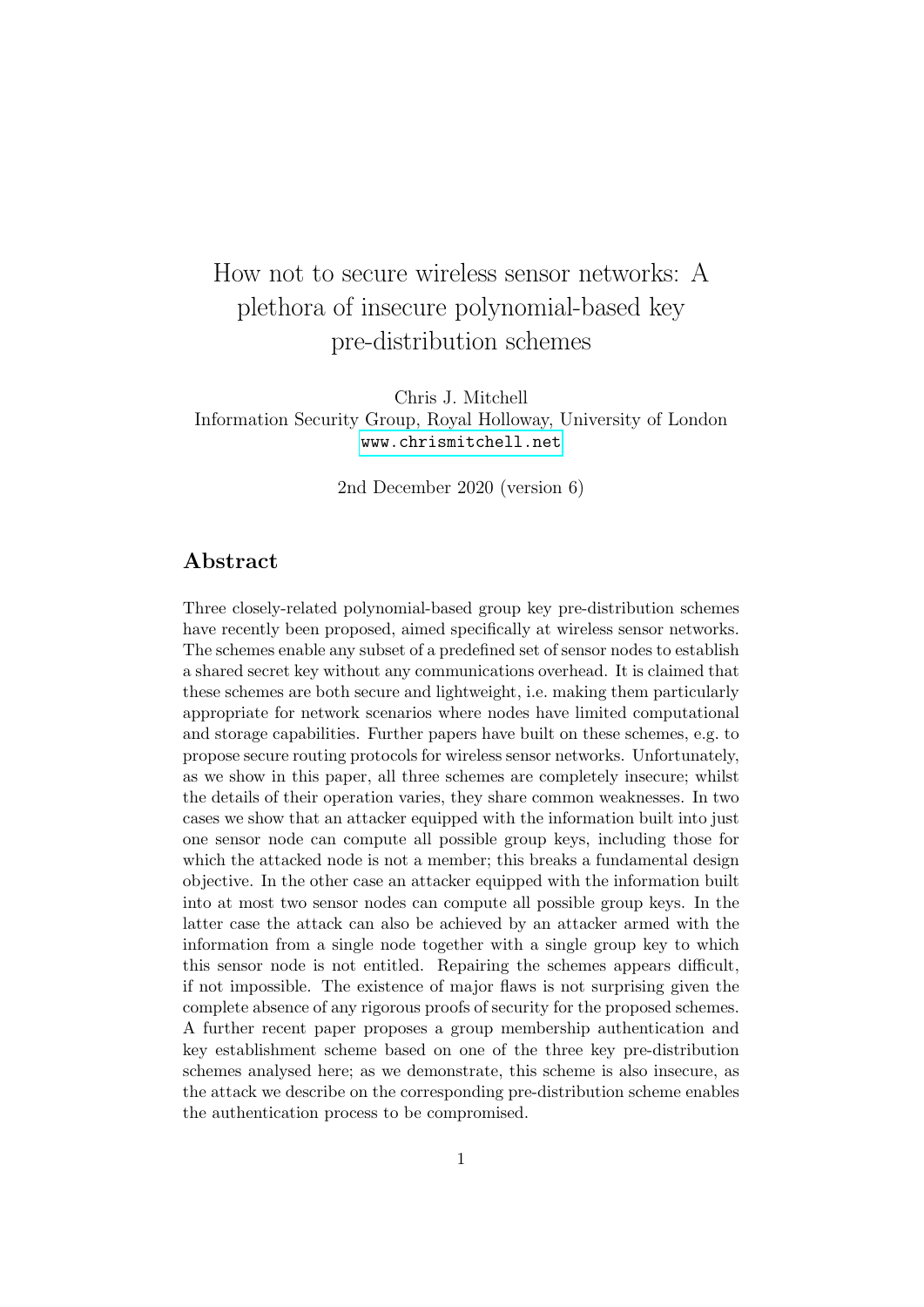# <span id="page-1-1"></span>1 Introduction

In this paper we are concerned with the problem of enabling groups of nodes (such as exist in a Wireless Sensor Network (WSN)) to establish shared secret keys for use by any subset of the nodes, using only information distributed to the nodes in advance by a trusted Key Generation Centre (KGC). In particular we examine three separate (albeit closely related) protocols described as being designed for wireless sensor networks, although they have no particular features restricting their operation to this use case. Indeed, they would work just as effectively for any case where a number of hardware tokens, such as RFID tags or smart cards, are to be distributed by a single trusted party. The schemes we consider are designed to ensure that nodes which are part of the system, but not part of a selected group, cannot access the key for that group, i.e. nodes can only access keys for groups of which they are a part.

All three of the schemes we consider are polynomial-based. They appear to be inspired by the work of Blundo et al. [\[2\]](#page-15-0); however, unlike this prior art, the schemes all have major flaws. Unfortunately, many other polynomialbased group key distribution schemes have been shown to be flawed, [\[8,](#page-16-0) [10,](#page-16-1) [11,](#page-16-2) [12,](#page-16-3) [13\]](#page-16-4), meaning that the approach needs to be used with care. In any event, there are many existing schemes which achieve the same objectives in an efficient way and which have rigorous proofs of security  $-$  see, for example, Boyd et al. [\[3\]](#page-15-1), and, of course, the previous work of Blundo et al. [\[2\]](#page-15-0).

We also briefly examine a group membership and key establishment scheme recently proposed by Cheng et al. [\[4\]](#page-15-2). This scheme builds directly on the first of the schemes we cryptanalyse in this paper, and we show how the cryptanalysis extends to this case.

The remainder of this paper is structured as follows. Some preliminary remarks are made in §[2.](#page-1-0) The 2015 Harn-Hsu protocol is described in §[3,](#page-2-0) together with an attack against this scheme; the fact that this attack also works on the derived 2020 Cheng-Hsu-Xia-Harn scheme is also briefly discussed. The very closely-related 2015 Harn-Gong scheme is briefly considered in §[4.](#page-7-0) A more recent scheme, the 2019 Albakri-Harn protocol, is described and analysed in §[5.](#page-7-1) Other issues are discussed in §[6,](#page-13-0) and brief conclusions are provided in §[7.](#page-15-3)

# <span id="page-1-0"></span>2 A preliminary observation

All three of the schemes we describe involve arithmetic computed in the ring of integers  $\mathbb{Z}_N$ , where N is an 'RSA modulus' [\[14\]](#page-16-5), i.e.  $N = pq$  for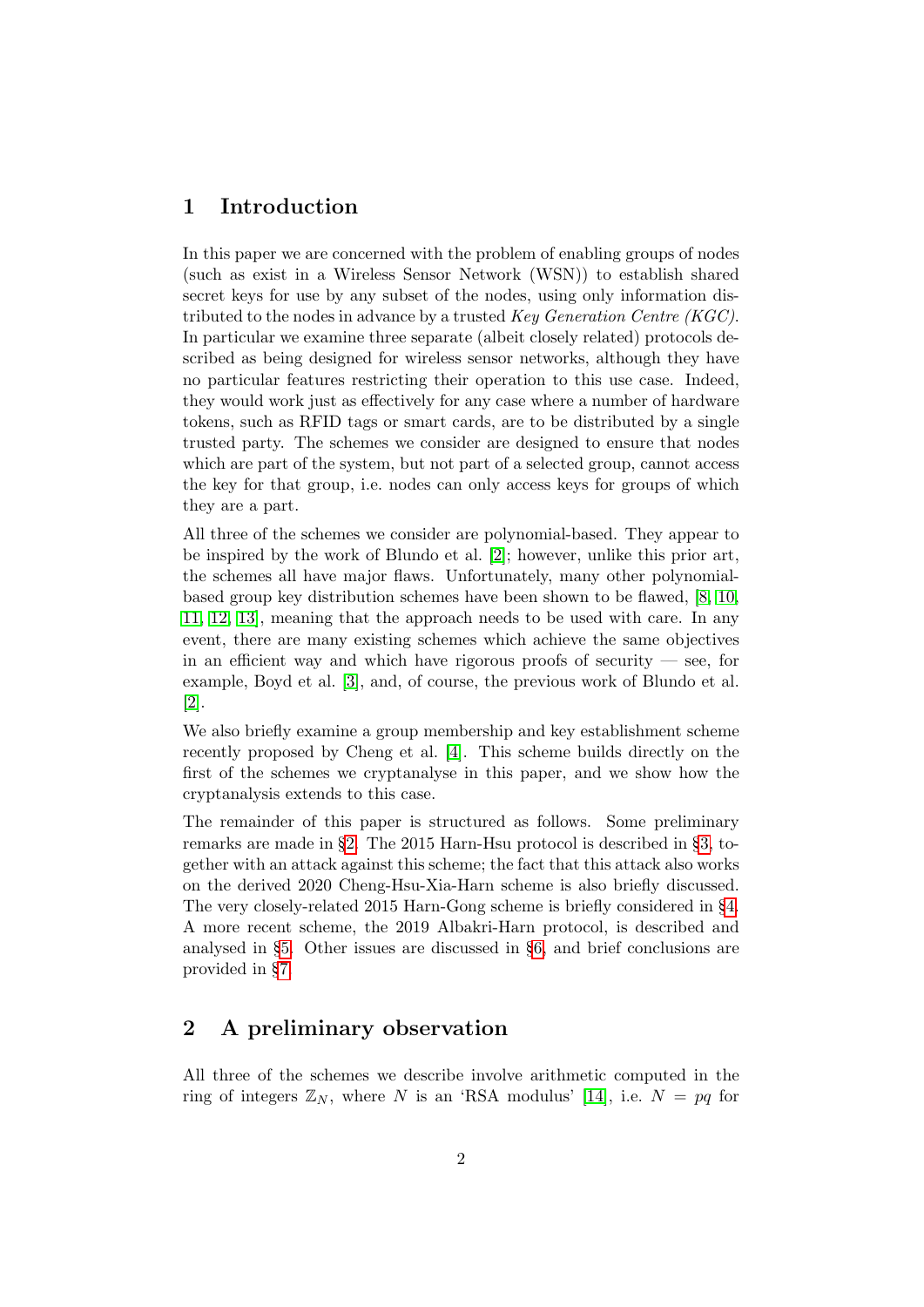two large prime numbers  $p$  and  $q$ . This means that addition and multiplication are computed modulo N. For today's RSA applications,  $p$  and  $q$  are typically chosen to be of the order of  $2^{1024}$ , and we make this assumption throughout. This ensures that with today's techniques and computing resources, factoring  $N$  is infeasible (and this is necessary to ensure that the RSA cryptosystem is secure).

If  $p$  and  $q$  are of this size, then the probability that a random integer  $s$  $(1 \leq s < n)$  is coprime to  $N = pq$  is very close to 1. To see this, observe that  $\phi(n)$ , the Euler phi function that gives the number of positive integers less than *n* that are coprime to *n* (Menezes et al. [\[9\]](#page-16-6), Definition 2.100), satisfies  $\phi(pq) = (p-1)(q-1)$  for any primes p, q ([\[9\]](#page-16-6), Fact 2.101). Thus the probability that a random positive integer less than  $N = pq$  (where p and q are of the order of  $2^{1024}$ ) is coprime to N is

$$
\phi(N)/N = (p-1)(q-1)/pq \approx (2^{2048} - 2^{1025})/2^{2048} = 1 - 2^{-1023}.
$$

Hence we assume throughout that all randomly chosen integers are coprime to  $N$  and so have multiplicative inverses modulo  $N$ ; moreover, such inverses can readily be computed ([\[9\]](#page-16-6), Algorithm 2.142). That is, we can readily compute divisions modulo  $N$ , a fact that underlies all the attacks we describe.

## <span id="page-2-0"></span>3 The Harn-Hsu scheme

In 2015 Harn and Hsu [\[6\]](#page-16-7) proposed a group key pre-distribution protocol for WSNs. Unfortunately, as we describe in detail below, the Harn-Hsu scheme is insecure. In particular, anyone with the shares belonging to one node can compute the keys for all possible groups, regardless of membership. The nature of the flaws giving rise to the attack are rather fundamental, meaning that it is difficult to imagine how the scheme could be rescued.

#### 3.1 The protocol

We next describe the Harn-Hsu protocol [\[6\]](#page-16-7). The protocol involves a set of  $\ell$ end nodes  $S = \{S_1, S_2, \ldots, S_\ell\}$  and a Key Generation Centre (KGC). Note that, in this description and in the description of related protocols (in §[4](#page-7-0) and §[5\)](#page-7-1), the terminology and notation have been changed slightly from that used in the source papers to ensure consistency. As with all such protocols, the Harn-Hsu protocol has two phases, as follows.

• *Share generation*, a pre-distribution phase in which the KGC generates a set of  $\ell-1$  shares  $\{s_{i,1}(x), s_{i,2}(x), \ldots, s_{i,\ell-1}(x)\}$  for each node  $S_i \in \mathcal{S}$ ,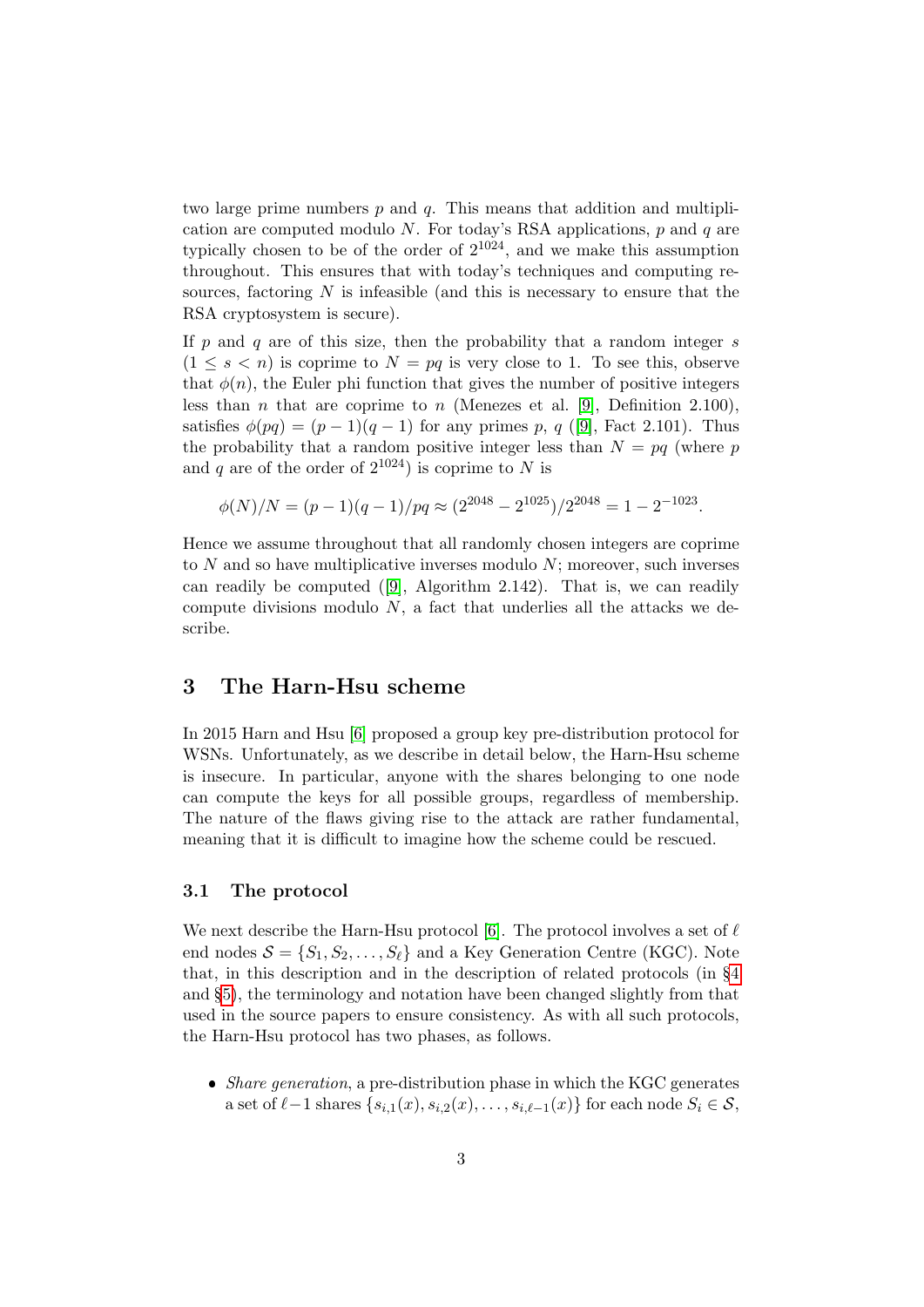$1 \leq i \leq \ell$ , where each share  $s_{i,j}(x)$   $(1 \leq j \leq \ell - 1)$  is a polynomial of degree k over  $\mathbb{Z}_N$  (for an 'RSA modulus' N). It is assumed that the KGC distributes the shares to the nodes using a secure channel, e.g. at the time of manufacture/personalisation, and that each node stores its shares securely.

• Group key establishment, where all members of a subset of nodes independently generate a group key for use by nodes in that subset. Note that, if repeated with the same subset of nodes, the key establishment process will generate the same key, but a different key is generated for each node subset.

We next describe the operation of these two phases in greater detail.

#### 3.1.1 Share generation

The KGC first chooses an 'RSA modulus' N, i.e.  $N = pq$  where p and q are two primes chosen to be sufficiently large to make factoring  $N$  infeasible. It is also assumed that each node  $S_i$  has a unique identifer  $ID_i$ ,  $1 \leq i \leq \ell$ , where  $1 \leq \text{ID}_i \leq N$ . It is (presumably) the case that the KGC keeps p and q secret, although, as we see below, this does not appear to make a significant difference to the security of the scheme.

The KGC next chooses a polynomial f over  $\mathbb{Z}_N$  of degree k for some prechosen  $k$ . We suppose that the polynomial coefficients are chosen uniformly at random from  $\mathbb{Z}_N$ . No explicit guidance is given on the choice of k, but later it is claimed that the scheme is secure if up to  $k$  nodes are captured and their secrets are revealed. We assume throughout that  $k \geq 2$ .

For every  $S_i$   $(1 \leq i \leq \ell)$  the KGC calculates a set of  $\ell - 1$  shares in the following way.

- The KGC first computes  $f(ID_i)$ .
- The KGC then chooses at random  $\ell 2$  values  $u_{i,1}, u_{i,2}, \ldots, u_{i,\ell-2}$ , where  $0 < u_{i,j} < N$  for every  $j \ (1 \leq j \leq \ell - 2)$ .
- The KGC then computes  $u_{i,\ell-1}$  as

$$
u_{i,\ell-1} = \frac{f(\text{ID}_i)}{\prod_{j=1}^{\ell-2} u_{i,j}} \mod N
$$

i.e.

$$
\prod_{j=1}^{\ell-1} u_{i,j} \equiv f(\text{ID}_i) \pmod{N}.
$$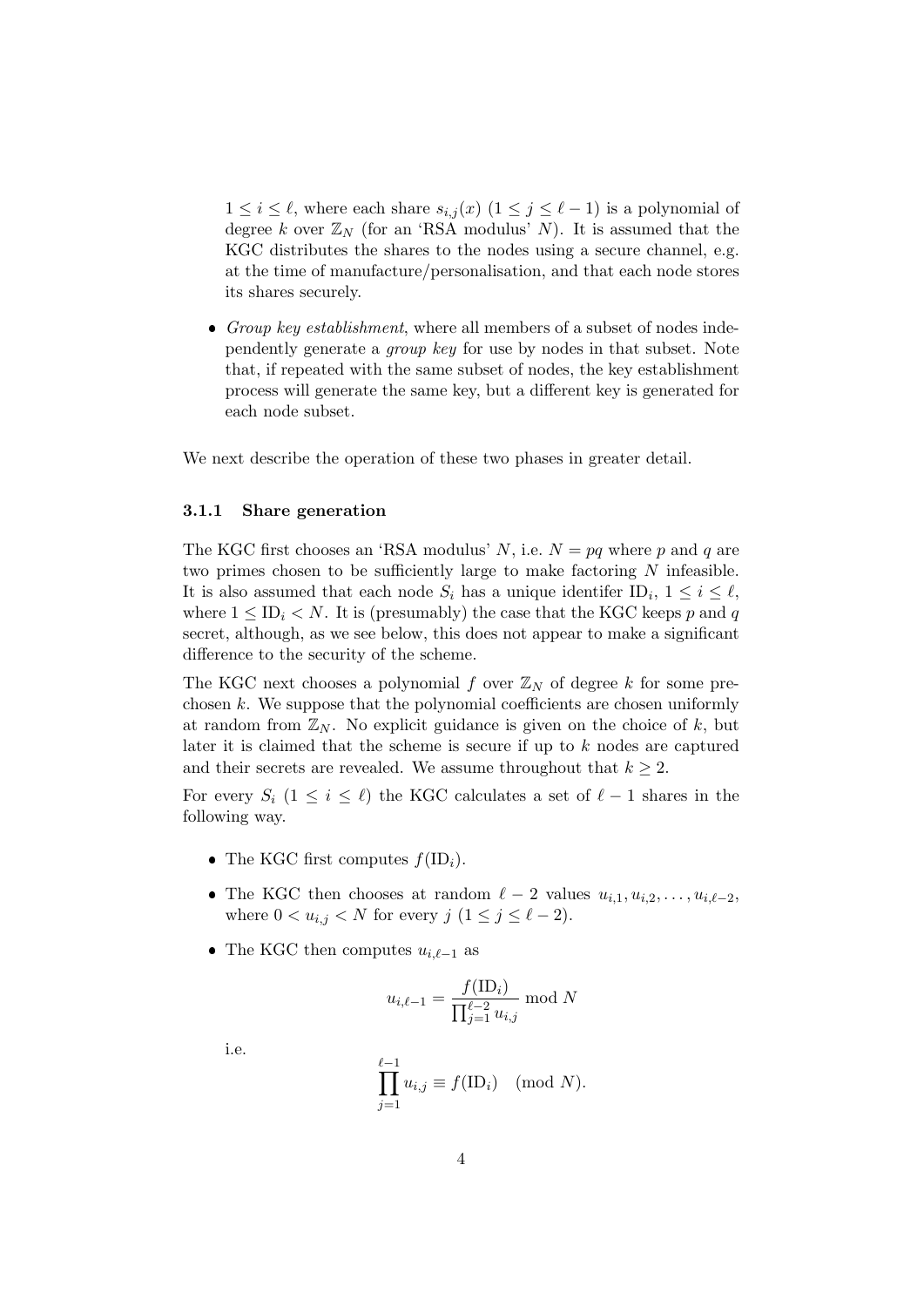• Finally, the shares for  $S_i$  are computed as  $s_{i,j}(x) = u_{i,j} f(x) \mod N$ ,  $1 \leq j \leq \ell - 1$ , where each share is a polynomial over  $\mathbb{Z}_N$  of degree k.

Finally, the KGC equips each node  $S_i \in \mathcal{S}$  with the following:

- the shares  $\{s_{i,1}(x), s_{i,2}(x), \ldots, s_{i,\ell-1}(x)\};$
- the values of N and the node's own identifier  $ID_i$ ;
- the identifiers  $ID_j$  of all of the other nodes.

#### <span id="page-4-0"></span>3.1.2 Group key establishment

Suppose some subset  $\mathcal{S}' \subseteq \mathcal{S}$  of sensors  $(|\mathcal{S}'| \geq 2)$  wish to share a group key, where  $|S'| = h \ (2 \leq h \leq \ell)$ . The group key  $K_{S'} \in \mathbb{Z}_N$  for  $S'$  is defined to be:

$$
K_{\mathcal{S}'} = f(0)^{\ell-h} \prod_{S_j \in \mathcal{S}'} f(\mathrm{ID}_j) \bmod N.
$$

Any node  $S_i \in \mathcal{S}'$  can compute  $K_{\mathcal{S}'}$  using the shares  $\{s_{i,1}(x), s_{i,2}(x), \ldots, s_{i,\ell-1}(x)\}\$ in the following way.

• Suppose that

$$
\mathcal{S}' - \{S_i\} = \{S_{r_1}, S_{r_2}, \dots, S_{r_{h-1}}\}
$$

and that

$$
S - S' - \{S_i\} = \{S_{r_h}, S_{r_{h+1}}, \ldots, S_{r_{\ell-1}}\}
$$

where  $\{r_1, r_2, \ldots r_{\ell-1}\} = \{1, 2, \ldots, \ell - 1\}.$ 

Then set

$$
K_{\mathcal{S}'} = \prod_{j=1}^{h-1} s_{i,j}(\text{ID}_{r_j}) \prod_{j=h}^{\ell-1} s_{i,j}(0).
$$

However, a node  $S_k \notin \mathcal{S}'$  cannot use its shares to compute  $K_{\mathcal{S}'}$ , at least not in the way described above.

Finally note that it should be clear that the group key  $K_{\mathcal{S}}$  for the set of all sensors is simply

$$
K_{\mathcal{S}} = \prod_{j=1}^{\ell} f(\text{ID}_j) \bmod N.
$$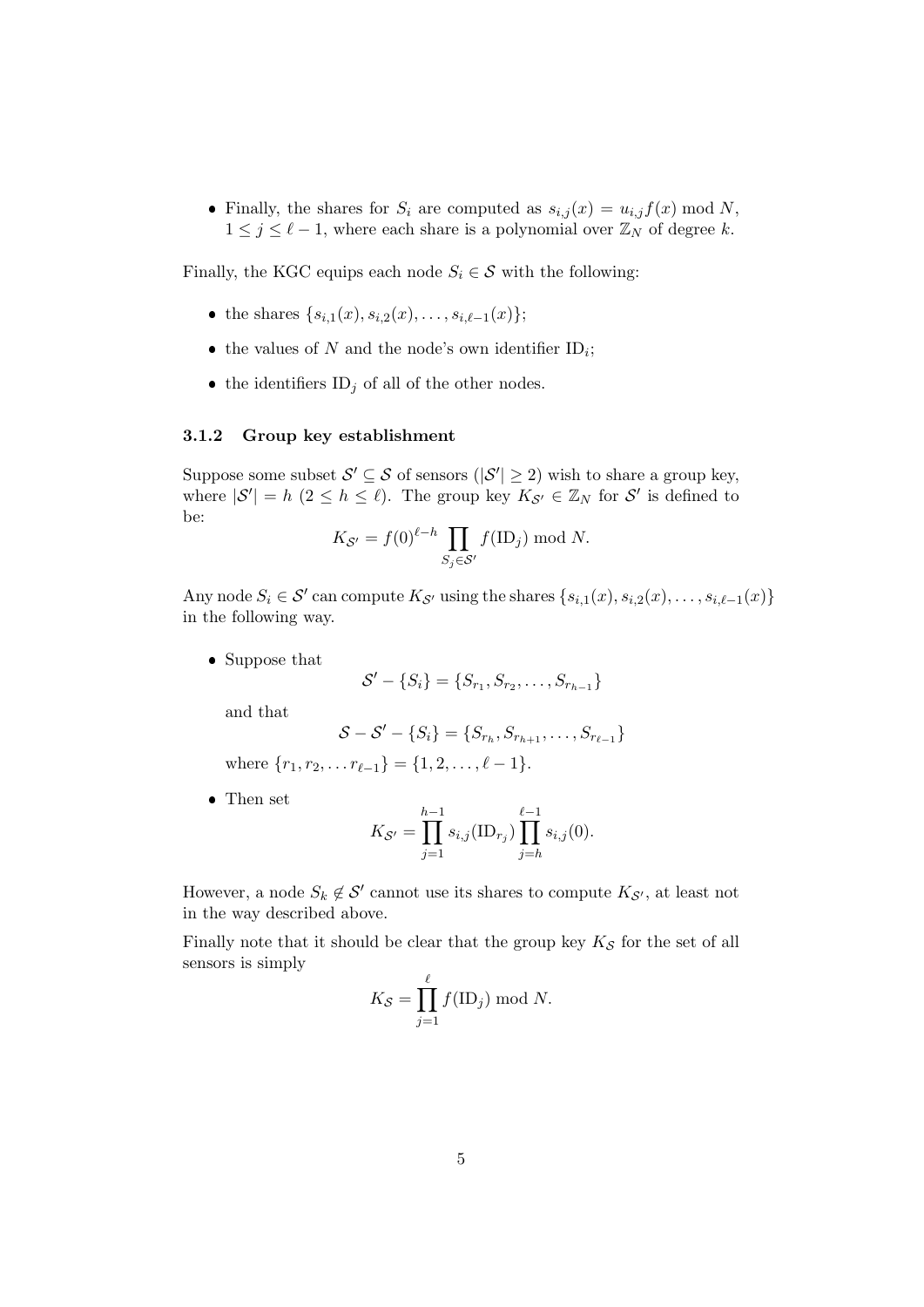#### 3.2 Critical vulnerabilities

We describe below a simple insider attack which enables the discovery of all the group keys. This can be achieved using the shares held by any one of the nodes. The attack works regardless of the choice of the polynomial degree k. We also show that, even without access to a set of shares, knowledge of some keys enables others to be deduced.

#### 3.2.1 Some simple deductions

We start with a simple but key observation where here, and in the remainder of §[3,](#page-2-0) we suppose that the values  $z_1, z_2, \ldots, z_\ell$  satisfy

$$
f(\text{ID}_r) \equiv z_r f(0) \pmod{N}
$$

<span id="page-5-0"></span>and  $0 \leq z_r \leq N$  for every  $r (1 \leq r \leq \ell)$ .

**Lemma 3.1** If  $s_{i,j}(x)$  is a share for user  $S_i$   $(1 \leq i \leq \ell, 1 \leq j \leq \ell - 1)$ , then, for any  $r (1 \leq r \leq \ell)$ :

$$
z_r = s_{i,j}(ID_r)/s_{i,j}(0) \bmod N.
$$

Proof By definition, we immediately have:

$$
s_{i,j}(\text{ID}_r)/s_{i,j}(0) \equiv u_{i,j}f(\text{ID}_r)/u_{i,j}f(0) \pmod{N} = f(\text{ID}_r)/f(0).
$$

×

The result follows immediately from the definition of  $z_r$ .

<span id="page-5-1"></span>We next have a related result.

**Lemma 3.2** If  $S' \subseteq S$  is some non-empty subset of the nodes, then the key  $K_{\mathcal{S}'}$  for the group  $\mathcal{S}'$  satisfies:

$$
K_{\mathcal{S}'} = f(0)^{\ell} \prod_{S_j \in \mathcal{S}'} z_j \bmod N.
$$

**Proof** By definition (and using the notation established in §[3.1.2\)](#page-4-0) we have

$$
K_{\mathcal{S}'} = f(0)^{\ell - h} \prod_{S_j \in \mathcal{S}'} f(\mathbf{ID}_j) \bmod N
$$

where  $h = |\mathcal{S}'|$ . But we assumed that  $f(\text{ID}_r) \equiv z_r f(0) \pmod{N}$ , and hence

$$
K_{\mathcal{S}'} = f(0)^{\ell-h} \prod_{S_j \in \mathcal{S}'} z_j f(0) \bmod N
$$

and the result follows by re-arranging the products. П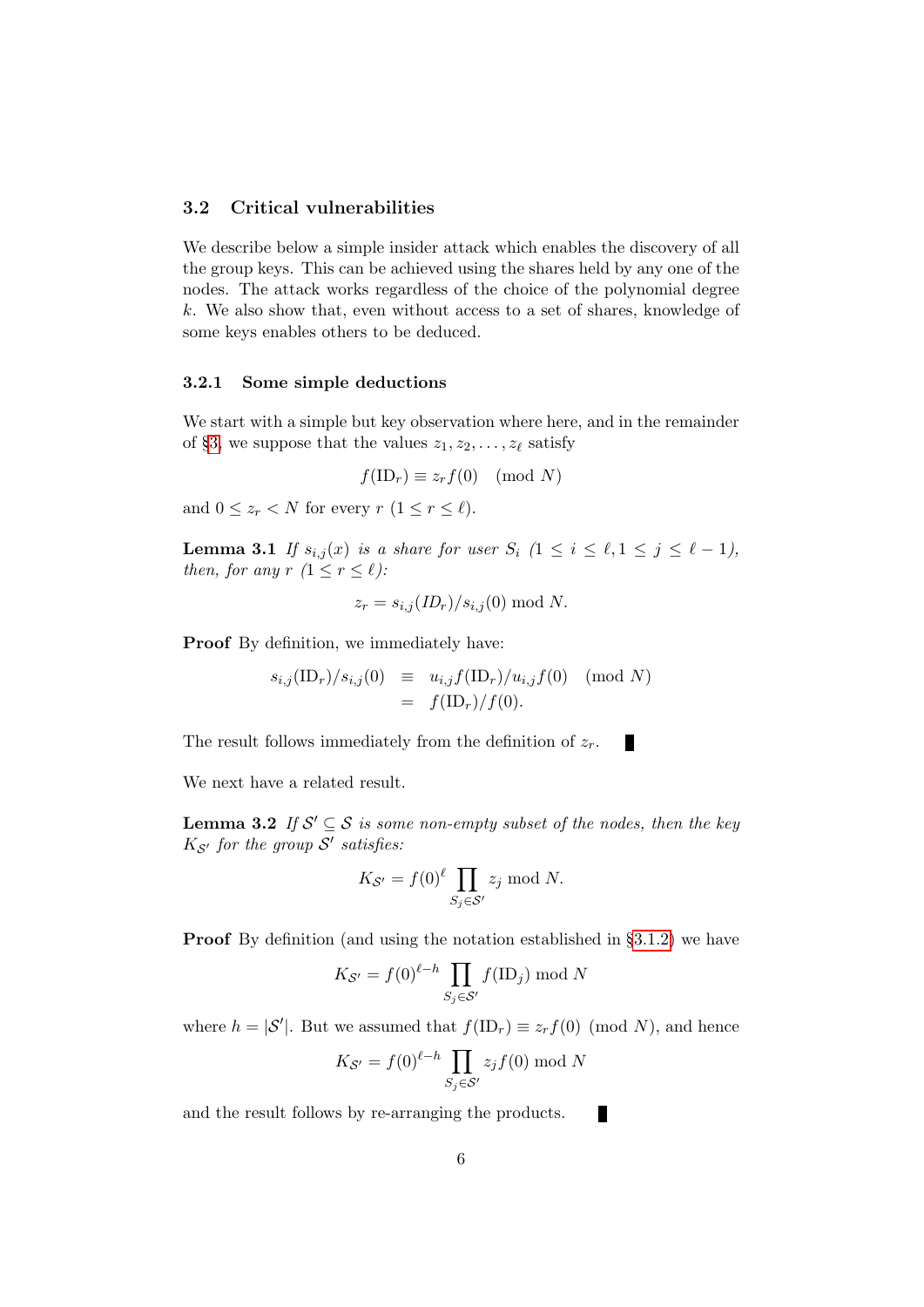<span id="page-6-0"></span>This immediately gives the following.

Corollary 3.3 The group key  $K_S$  shared by all nodes satisfies

$$
K_{\mathcal{S}} = f(0)^{\ell} \prod_{j=1}^{\ell} z_j \bmod N.
$$

<span id="page-6-1"></span>We also have the following.

**Corollary 3.4** Suppose 
$$
S_1 = S_2 \cup \{S_i\}
$$
 for some  $S_i$   $(1 \le i \le \ell)$ . Then  

$$
K_{S_1}/K_{S_2} \equiv z_i \pmod{N}.
$$

#### 3.2.2 Completing the insider attack

First observe that, using Lemma [3.1,](#page-5-0) anyone possessing the shares belonging to a single sensor node can learn the values of  $z_r$ ,  $1 \leq r \leq \ell$ , for every r.

Next observe that, since a single set of shares enables recovery of the group key  $K_{\mathcal{S}}$  shared by all nodes, the attacker can obtain  $f(0)^{\ell}$  mod N since it follows from Corollary [3.3](#page-6-0) that:

$$
f(0)^{\ell} = \frac{K_{\mathcal{S}}}{\prod_{j=1}^{\ell} z_j} \text{ mod } N.
$$

Given knowledge of  $f(0)^\ell \mod N$  together with the complete set of values  $z_1, z_2, \ldots, z_\ell$ , Lemma [3.2](#page-5-1) enables the computation of any group key  $K_{\mathcal{S}'}$ . This completes the attack.

#### 3.2.3 An outsider attack

Even if an attacker does not possess any of the shares, then attacks are still possible if the attacker has access to some of the keys  $K_{S}$  generated using the system. We give a simple example of an attack, but many other variants are possible.

Suppose an attack has access to three group keys:  $K_{\mathcal{S}_1}$ ,  $K_{\mathcal{S}_2}$  and  $K_{\mathcal{S}_3}$ , for groups  $S_1$ ,  $S_2$  and  $S_3$ , where the attacker also knows the membership of these groups. Suppose also (to make the discussion simpler) that  $S_1 = S_2 \cup \{S_y\}$ for some node  $S_y$ . Then, by Corollary [3.4,](#page-6-1) the attacker can immediately compute  $z_y$ .

If  $S_y \in S_3$ , then the attacker can now compute  $K_{S_4} = K_{S_3}/z_r$  mod N, where  $S_4 = S_3 - \{S_y\}$ . That is, the attacker can compute another valid group key.

This attack works because there are simple algebraic relationships between the keys.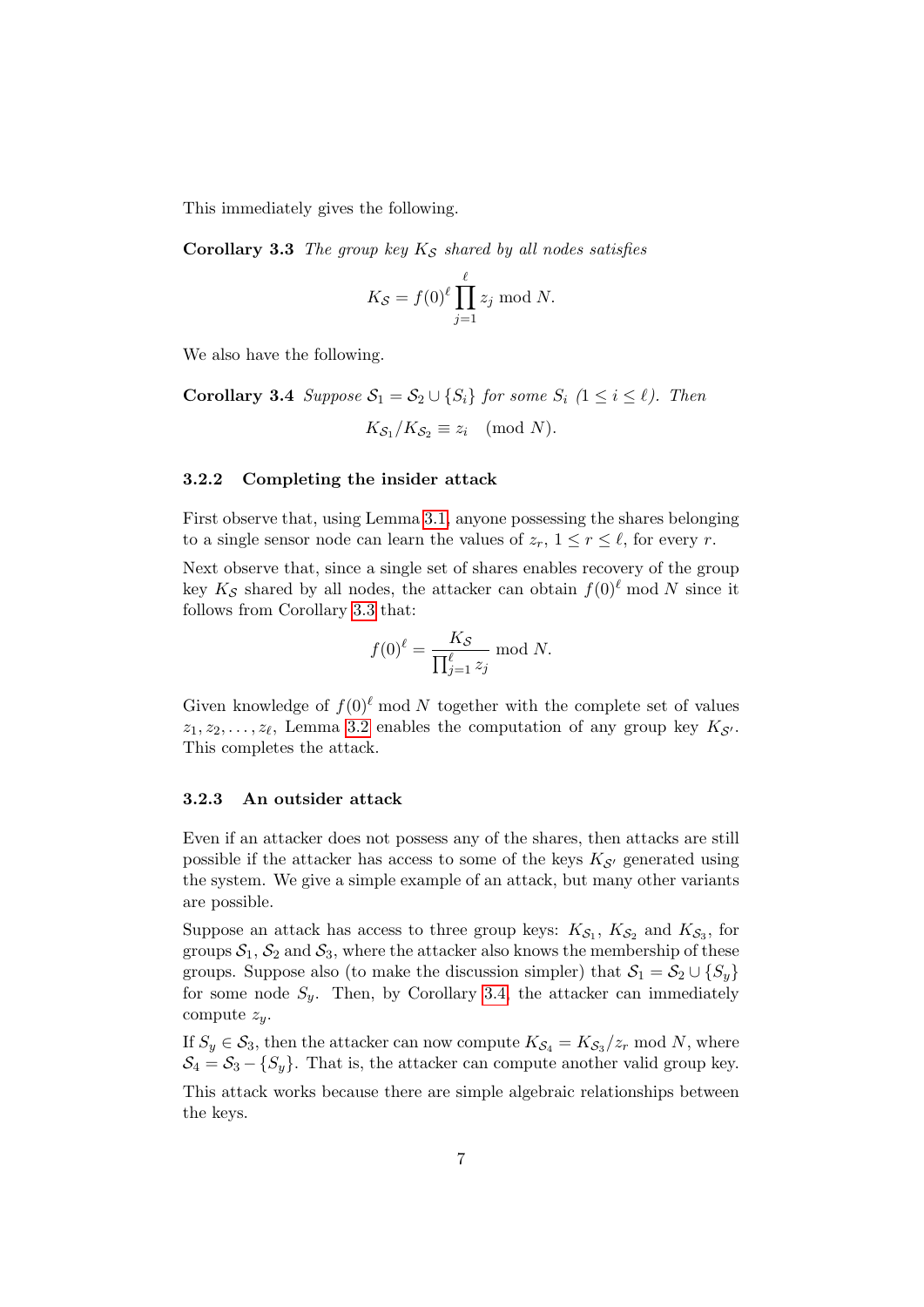#### 3.3 Breaking the Cheng-Hsu-Xia-Harn scheme

As noted in the introduction, Cheng et al. [\[4\]](#page-15-2) recently proposed a group membership authentication and key establishment scheme; as noted by the authors the 'proposed protocol is built upon a recent paper by Harn and Hsu', i.e. precisely the paper we have analysed immediately above.

The Cheng-Hsu-Xia-Harn scheme involves a trusted KGC generating and distributing shares to all members of a group, exactly as in the Harn-Hsu scheme. When a subset of the group wishes to conduct group authentication, each subset member generates a shared key using precisely the method described in the Harn-Hsu paper — they then use this key to authenticate to the members of the subset. However, as we have shown, every 'subset key' is actually computable by every shareholder, regardless of whether they are in the authorised subset or not; this means that the authentication scheme can be trivially broken.

## <span id="page-7-0"></span>4 The Harn-Gong scheme

In 2015, the same year in which the Harn-Hsu paper appeared, Harn and Gong [\[5\]](#page-16-8) presented another group key pre-distribution scheme. It would appear that this paper was actually submitted a few months earlier than the Harn-Hsu paper. However, we consider it after Harn-Hsu as the scheme it describes is essentially just a special case of the Harn-Hsu scheme.

Like the Harn-Hsu scheme, a KGC distributes shares to each of a set of  $\ell$ nodes. The KGC first chooses an RSA modulus N and a polynomial  $f(x)$ over  $\mathbb{Z}_N$  of degree k for some pre-chosen k. The single share sent to each user  $S_i$  is computed as  $s_i(x) = u_i f(x) \mod N$ . where  $u_i$  satisfies

$$
(u_i)^{\ell-1} \equiv f(\text{ID}_i) \pmod{N}.
$$

Using the notation of  $\S$ [3,](#page-2-0) it should be clear that this is simply a special case of the Harn-Hsu scheme where the set of  $\ell - 1$  shares for a user are all chosen to be equal, i.e. where  $u_{i,1} = u_{i,2} = \ldots = u_{i,\ell-1}$  and hence  $s_{i,1}(x) = s_{i,2}(x) = \ldots = s_{i,\ell-1}(x)$ . All other aspects of the scheme are identical.

Since it is just a special case of the Harn-Hsu scheme, precisely the same attacks work, and hence we do not consider the scheme further here.

### <span id="page-7-1"></span>5 The Albakri-Harn scheme

Four years after the Harn-Hsu paper appeared, in 2019 Albakri and Harn [\[1\]](#page-15-4) proposed yet another group key pre-distribution protocol for WSNs. Three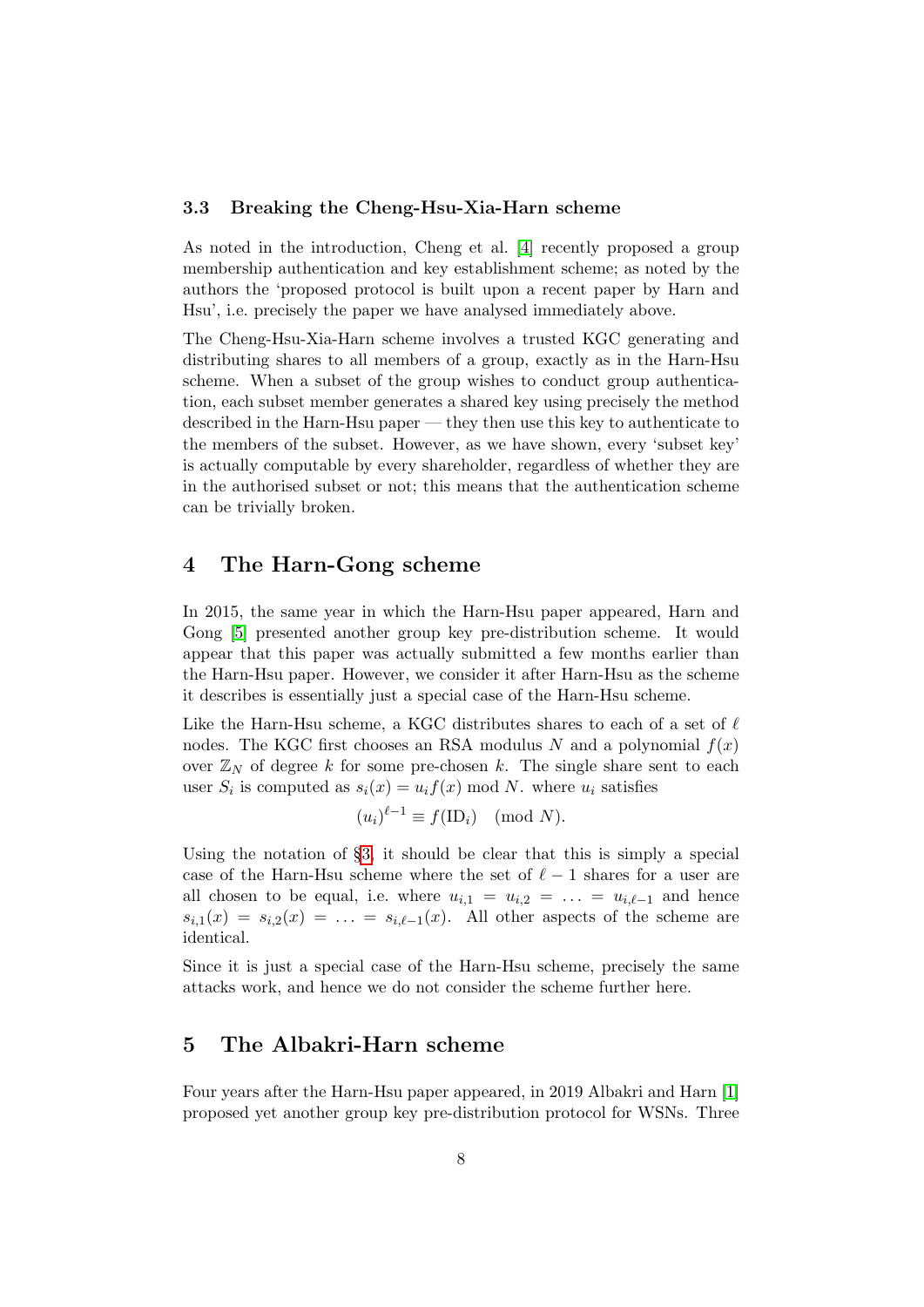variants of the protocol are described, a basic scheme, which has a heavy storage overhead, and two derived schemes which use the same underlying idea but reduce the storage requirement for individual nodes. Given its fundamental role, we focus here on the basic scheme.

At first sight the scheme is somewhat different to the two schemes we have examined so far. However, more careful analysis reveals that it is again very closely related. Not surprisingly, the Albakri-Harn scheme is also insecure. In particular, if two nodes collude, or if one node gains access to a single key to which it is not entitled, then all keys for all groups, regardless of membership, can be computed.

#### <span id="page-8-0"></span>5.1 The protocol

We describe the *Basic scheme*, [\[1\]](#page-15-4). The protocol involves a set of  $\ell$  sensor nodes  $S = \{S_1, S_2, \ldots, S_\ell\}$  and the KGC. The protocol has two phases.

- Token generation, a pre-distribution phase in which the KGC generates a token  $T_i$  for each node  $S_i \in \mathcal{S}, 1 \leq i \leq \ell$ . As previously, it is assumed that the KGC distributes the tokens to the nodes using a secure channel, e.g. at the time of manufacture/personalisation.
- Group key establishment, where all members of a subset of nodes independently generate a *group key* for use by nodes in that subset.

We next describe the operation of these two phases in greater detail.

#### 5.1.1 Token generation

Again as before, the KGC first chooses an 'RSA modulus' N, i.e.  $N = pq$ where  $p$  and  $q$  are two primes chosen to be sufficiently large to make factoring N infeasible. It is also assumed that each node  $S_i$  has a unique identifer ID<sub>i</sub>,  $1 \leq i \leq \ell$ , where  $1 \leq \text{ID}_i < N$ .

The KGC next chooses a set of  $\ell$  univariate polynomials  $\mathcal{F} = \{f_1, f_2, \ldots, f_\ell\}$ over  $\mathbb{Z}_N$ , each of degree  $t-1$  for some t. In the absence of further information, we suppose here the coefficients of these polynomials are chosen uniformly at random from  $\mathbb{Z}_N$ . No explicit guidance is given on the choice of t, but later it is claimed that the scheme is secure if up to  $t-1$  nodes are captured (and presumably their secrets are revealed), and that the choice of t is a trade-off between the computational complexity of key establishment and the security of the scheme. We assume throughout that  $t \geq 2$ , since if  $t = 1$  all polynomials are of degree zero and all tokens (and group keys) are identical.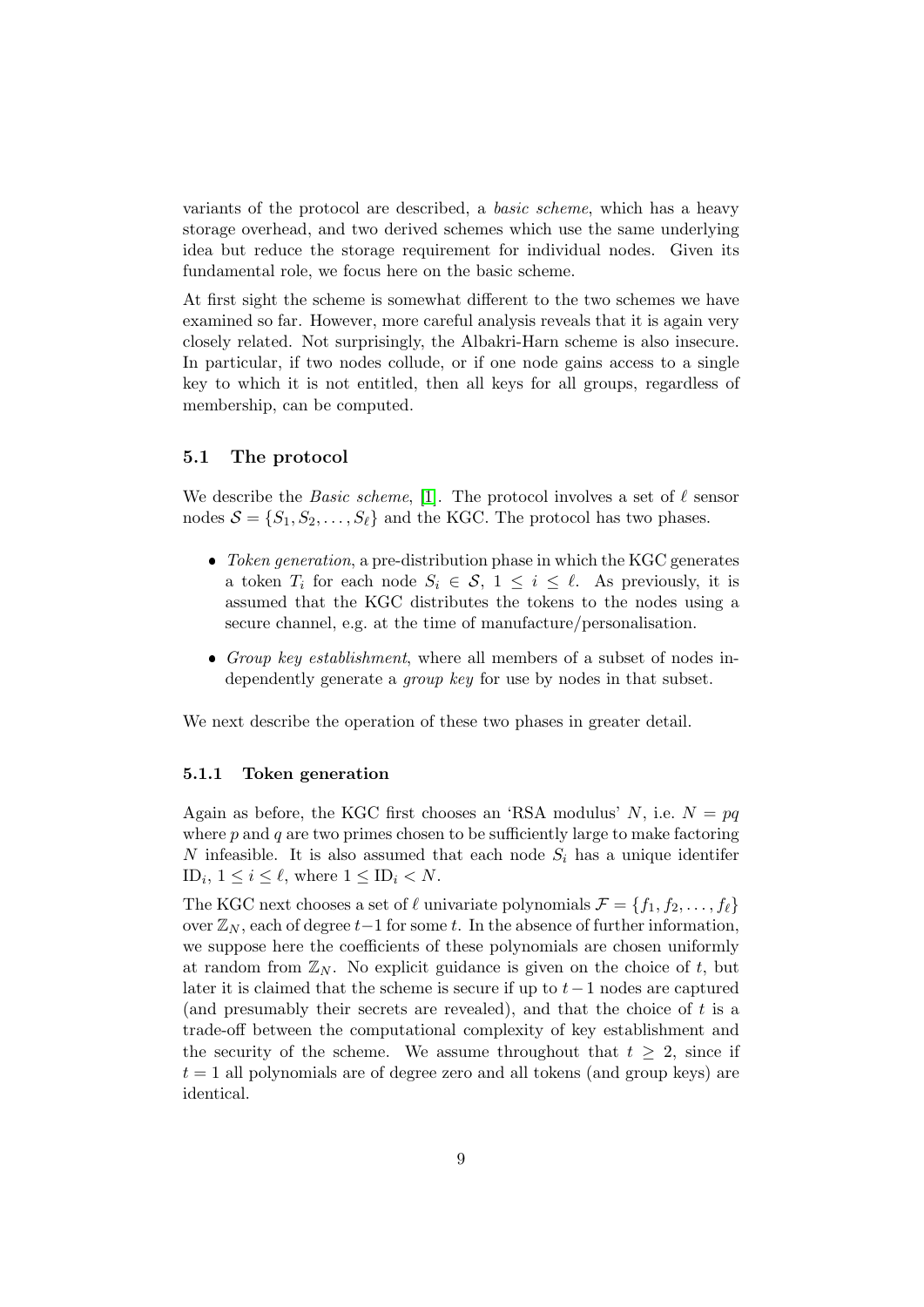For every  $i$   $(1 \leq i \leq \ell)$  the KGC calculates the token  $T_i$  as the following polynomial in  $\ell - 1$  variables:

$$
T_i = f_i(\mathrm{ID}_i) \prod_{\substack{j=1 \ j \neq i}}^{\ell} f_j(x_j) \bmod N.
$$

Finally, the KGC equips each node  $S_i \in \mathcal{S}$  with the following:

- the token  $T_i$ ;
- the values of N and the node's own identifier  $ID_i$ ;
- the identifiers  $ID_j$  of all of the other nodes.

It is important to note that some of the steps above are based on the author's interpretation of the Albakri-Harn paper, [\[1\]](#page-15-4), as many details are left unclear.

#### 5.1.2 Group key establishment

Suppose some subset  $\mathcal{S}' \subseteq \mathcal{S}$  of sensors  $(|\mathcal{S}'| \geq 2)$  wish to share a group key. The group key  $K_{\mathcal{S}'} \in \mathbb{Z}_N$  for  $\mathcal{S}'$  is defined to be:

$$
K_{\mathcal{S}'} = \prod_{S_j \in \mathcal{S}'} f_j(\text{ID}_j) \prod_{S_v \in \mathcal{S} - \mathcal{S}'} f_v(0) \bmod N.
$$

Any of the nodes  $S_i \in \mathcal{S}'$  can compute  $K_{\mathcal{S}'}$  by evaluating the token  $T_i$  mod N for a particular choice of the indeterminates  $x_j$ , namely by setting

$$
x_j = \begin{cases} \n\text{ID}_j & \text{if } S_j \in \mathcal{S}' \\ \n0 & \text{otherwise.} \n\end{cases}
$$

However, a node  $S_k \notin \mathcal{S}'$  cannot use its token  $T_k$  to compute  $K_{\mathcal{S}'},$  at least not in the way described above.

Finally note that it should be clear that the group key  $K_S$  for the set of all sensors is simply

$$
K_{\mathcal{S}} = \prod_{j=1}^{\ell} f_j(\mathbf{ID}_j) \bmod N.
$$

#### 5.1.3 An observation

It was stated above that this scheme is closely related to the Harn-Hsu scheme. This is not immediately apparent, as the Harn-Hsu scheme involves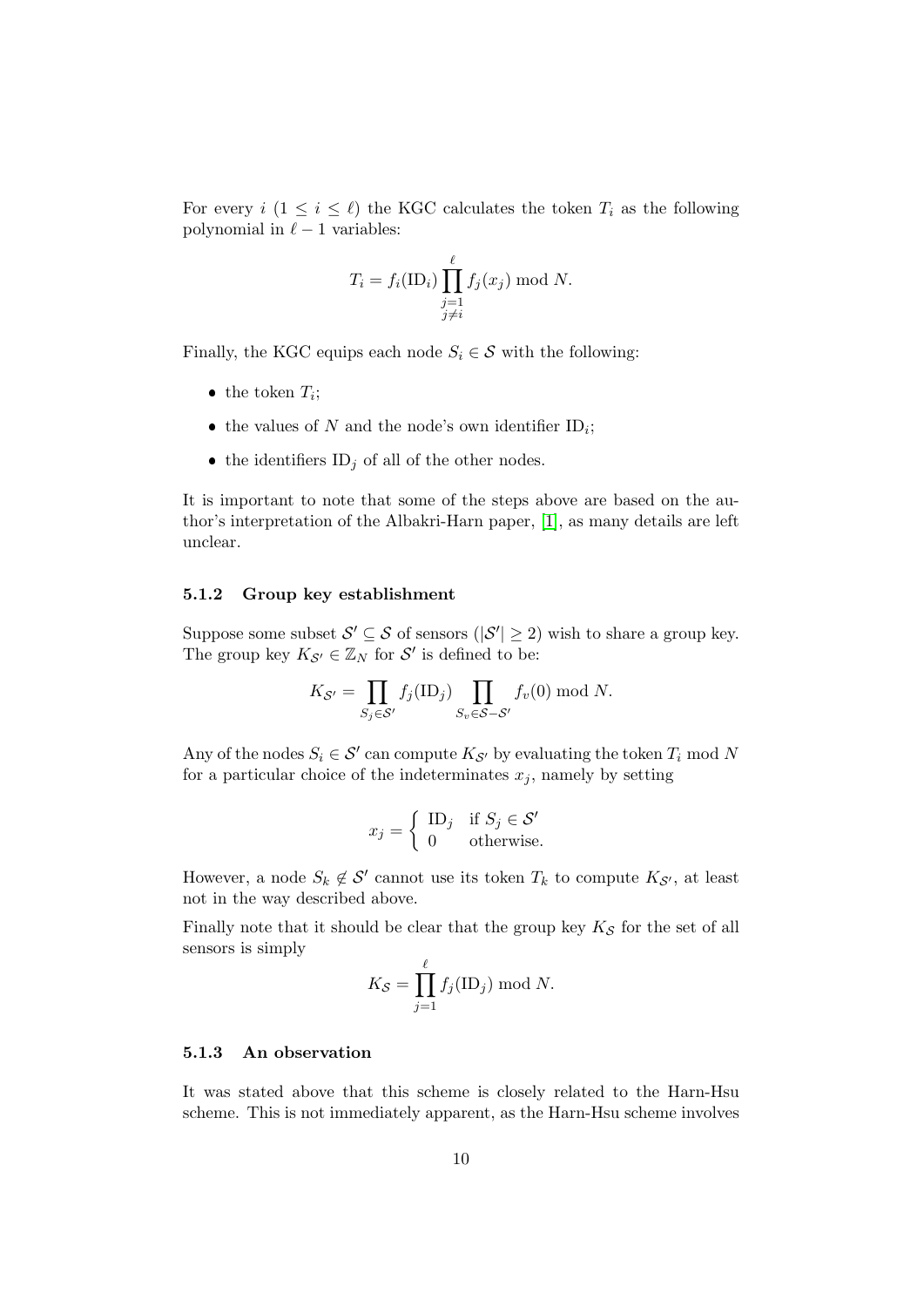a node being given a set of shares each of which is a univariate polynomial, and in the Albakri-Harn scheme a sensor node is given a token consisting of a single multivariate polynomial. However, this token is actually analogous to the product of the Harn-Hsu shares, in the case where the share polynomials have distinct indeterminates (although the polynomials  $f_i$  in Albakri-Harn are all distinct). Armed with this insight, the protocol then works in an essentially identical way to Harn-Hsu. It is therefore not surprising that, as we discuss below, closely analogous attacks apply.

#### <span id="page-10-1"></span>5.2 An attack

#### <span id="page-10-0"></span>5.2.1 Stage 1: Partial polynomial recovery

In the discussions below we need notation for the coefficients of the polynomials in F, and hence, recalling that all these polynomials have degree  $t-1$ , we suppose that

$$
f_i(x) = \sum_{j=0}^{t-1} f_{ij} x^j
$$

for every i,  $1 \leq i \leq \ell$ .

We first consider what a single node  $S_i$  can learn about the polynomials in  $\mathcal F$  from a single token  $T_i$ . It follows immediately from the definition that  $T_i$ consists of the sum of all terms of the form

$$
f_i(\text{ID}_i) \prod_{\substack{j=1 \ j \neq i}}^{\ell} f_{jk_j} x_j^{k_j} \text{ mod } N,
$$

where  $0 \leq k_j \leq t-1$  for every j. That is,  $S_i$  will know the value of

$$
f_i(\mathrm{ID}_i) \prod_{\substack{j=1 \ j \neq i}}^{\ell} f_{jk_j} \bmod N
$$

for every pair  $(j, k_j)$ , where  $1 \leq j \leq \ell \ (j \neq i)$  and  $0 \leq k_j \leq t - 1$ .

Given these observations, for any  $r (1 \leq r \leq \ell, r \neq i)$  and any  $s (1 \leq s)$ , and using the known coefficients of the polynomial  $T_i$ , it is simple to compute the ratio of two such coefficients, namely

$$
\frac{f_i(\mathrm{ID}_i) \prod_{\substack{j=1 \ j \neq i}}^{\ell} f_{jk_j}}{f_i(\mathrm{ID}_i) \prod_{\substack{j=1 \ j \neq i}}^{\ell} f_{jk'_j}} \mod N
$$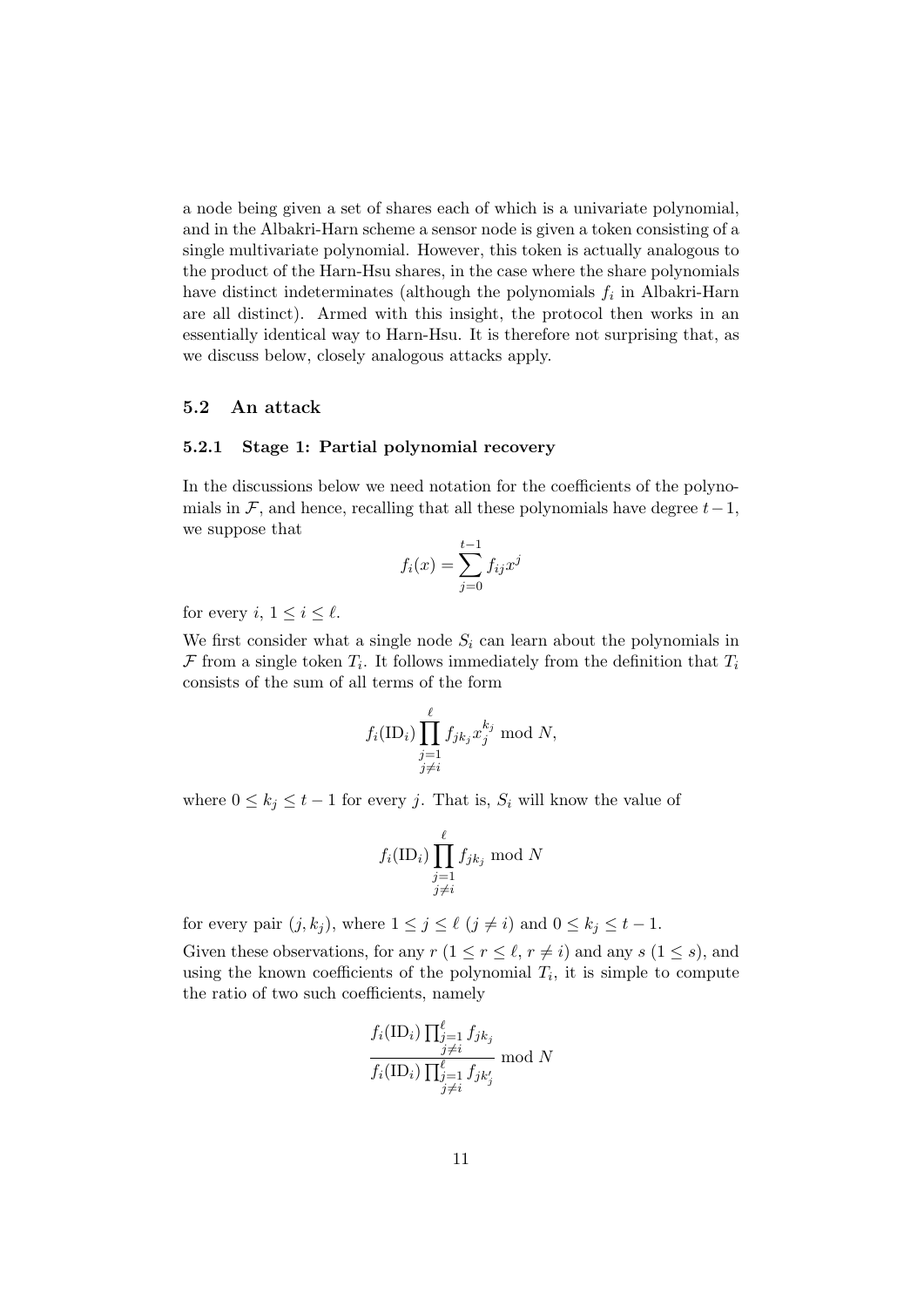where  $k_j = k'_j$  for every j except for  $j = r$  and  $k_j = s$ , where we put  $k'_r = 0$ . In this case all the identical terms will cancel, and the above expression will equal

$$
\frac{f_{rs}}{f_{r0}} \bmod N.
$$

That is, for every polynomial  $f_r$   $(r \neq i)$ , the ratio of each coefficient in  $f_r$  to the constant coefficient  $f_{r0}$  can be computed. Hence  $S_i$  can readily discover the values  $w_1, w_2, \ldots, w_{t-1}$  where

$$
f_{rj} = w_j f_{r0}.
$$

Moreover, given ID<sub>r</sub> (which is known to all nodes),  $S_i$  can use the above to deduce that

 $f_r(\text{ID}_r) = z_r f_{r0}$ 

for some  $z_r$  known to  $S_i$ , for every  $r \neq i$ .

#### <span id="page-11-1"></span>5.2.2 Stage 2: Pair-wise collusion to complete the attack

We next describe how, if two nodes collude, e.g. by sharing their tokens, they can completely break the system; that is they will have the means to readily compute every possible group key, including for groups excluding both of them. That is, as is the case for all three schemes examined, the system is completely insecure if just two nodes collude, regardless of the choice of t.

We first need the following simple result (analogous to Lemma [3.2\)](#page-5-1), which uses the notation of §[5.1.](#page-8-0)

<span id="page-11-0"></span>**Lemma 5.1** Suppose the values  $z_1, z_2, \ldots, z_\ell$  satisfy

 $f_r(ID_r) \equiv z_r f_{r0} \pmod{N}$ 

for every  $r (1 \le r \le \ell)$ . If  $S' \subseteq S$  is some non-empty subset of the nodes, the key  $K_{\mathcal{S}'}$  for the group  $\mathcal{S}'$  satisfies:

$$
K_{\mathcal{S}'} = \prod_{S_j \in \mathcal{S}'} z_j \prod_{v=1}^{r} f_{v0} \bmod N.
$$

 $\iota$ 

Proof By definition we have

$$
K_{\mathcal{S}'} = \prod_{S_j \in \mathcal{S}'} f_j(\text{ID}_j) \prod_{S_v \in \mathcal{S} - \mathcal{S}'} f_v(0) \bmod N.
$$

We assumed that  $f_r(\text{ID}_r) = z_r f_{r0} \text{ mod } N$  for every r, and it trivially holds that  $f_r(0) = f_{r0}$  for every r. Hence

$$
K_{\mathcal{S}'} = \prod_{S_j \in \mathcal{S}'} z_j f_{j0} \prod_{S_v \in \mathcal{S} - \mathcal{S}'} f_{v0} \bmod N.
$$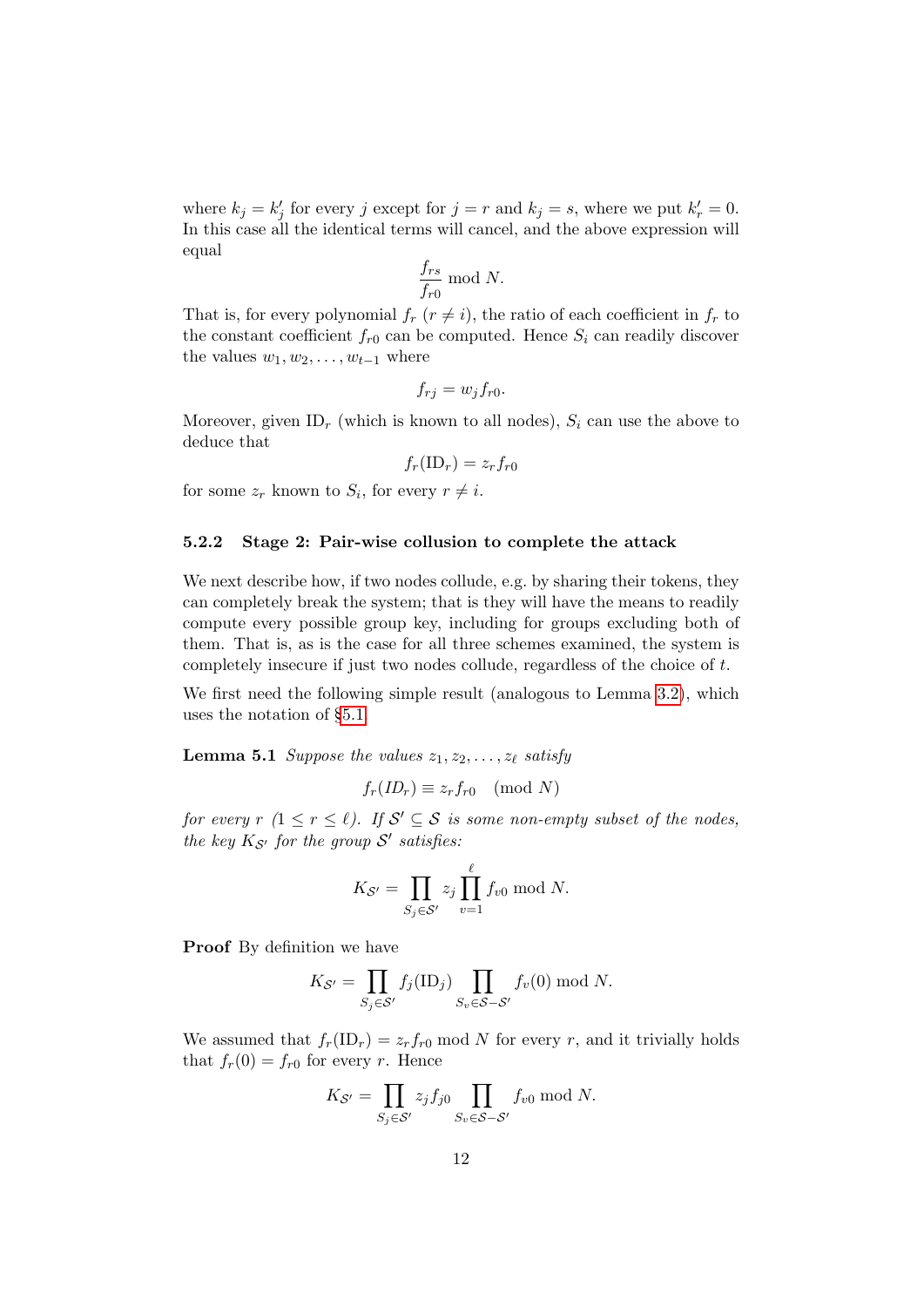The result now follows by re-arranging the products.

<span id="page-12-0"></span>The following corollary (analogous to Corollary [3.3\)](#page-6-0) is immediate.

Corollary 5.2 The group key  $K_S$  shared by all nodes satisfies

$$
K_{\mathcal{S}} = \prod_{j=1}^{\ell} z_j \prod_{v=1}^{\ell} f_{v0} \bmod N.
$$

×

We now observe that, from the arguments in  $\S 5.2.1$ , if any two users collude then they can learn the complete set of values  $z_1, z_2, \ldots, z_\ell$  satisfying  $f_r(\text{ID}_r) = z_r f_{r0} \text{ mod } N, 1 \leq r \leq \ell.$ 

Next observe that, since they can both readily compute the group key  $K_S$ shared by all nodes, they can obtain  $\prod_{v=1}^{\ell} f_{v0} \mod N$  since it follows from Corollary [5.2](#page-12-0) that:

$$
\prod_{v=1}^{\ell} f_{v0} = \frac{K_{\mathcal{S}}}{\prod_{j=1}^{\ell} z_j} \text{ mod } N.
$$

Armed with knowledge of  $\prod_{v=1}^{\ell} f_{v0} \mod N$  together with the complete set of values  $z_1, z_2, \ldots, z_\ell$ , the colluding nodes can use Lemma [5.1](#page-11-0) to immediately compute any group key  $K_{\mathcal{S}'}$ , regardless of whether either of the colluding nodes are members of the group  $\mathcal{S}'$ . This completes the attack.

#### <span id="page-12-1"></span>5.2.3 An alternative to collusion

Just as previously, even in this case it remains possible to completely break the system if a node (by some means) learns a single key for a group of which the node is not a member. Suppose node  $S_i$  knows the key  $K_{\mathcal{S}'}$  for the group  $\mathcal{S}'$ , where  $S_i \notin \mathcal{S}'$ . By Lemma [5.1,](#page-11-0)  $S_i$  knows that:

$$
K_{\mathcal{S}'} = \prod_{S_j \in \mathcal{S}'} z_j \prod_{v=1}^{\ell} f_{v0} \bmod N.
$$

But  $S_i$  knows all the values  $z_j$  for  $S_j \in \mathcal{S}'$ , since  $S_i \notin \mathcal{S}'$ . Hence  $S_i$  can compute  $\prod_{v=1}^{\ell} f_{v0} \mod N$  as

$$
\prod_{v=1}^{\ell} f_{v0} = \frac{K_{\mathcal{S}'}}{\prod_{S_j \in \mathcal{S}'} z_j} \mod N.
$$

Knowledge of  $\prod_{v=1}^{\ell} f_{v0}$  mod N together with the (almost) complete set of values  $z_1, z_2, \ldots, z_\ell$  (except for  $z_i$ ), enables  $S_i$  to now compute any group key  $K_{\mathcal{S}'}$  for any group  $\mathcal{S}'$  for which  $S_i \notin \mathcal{S}'$ . This completes the attack.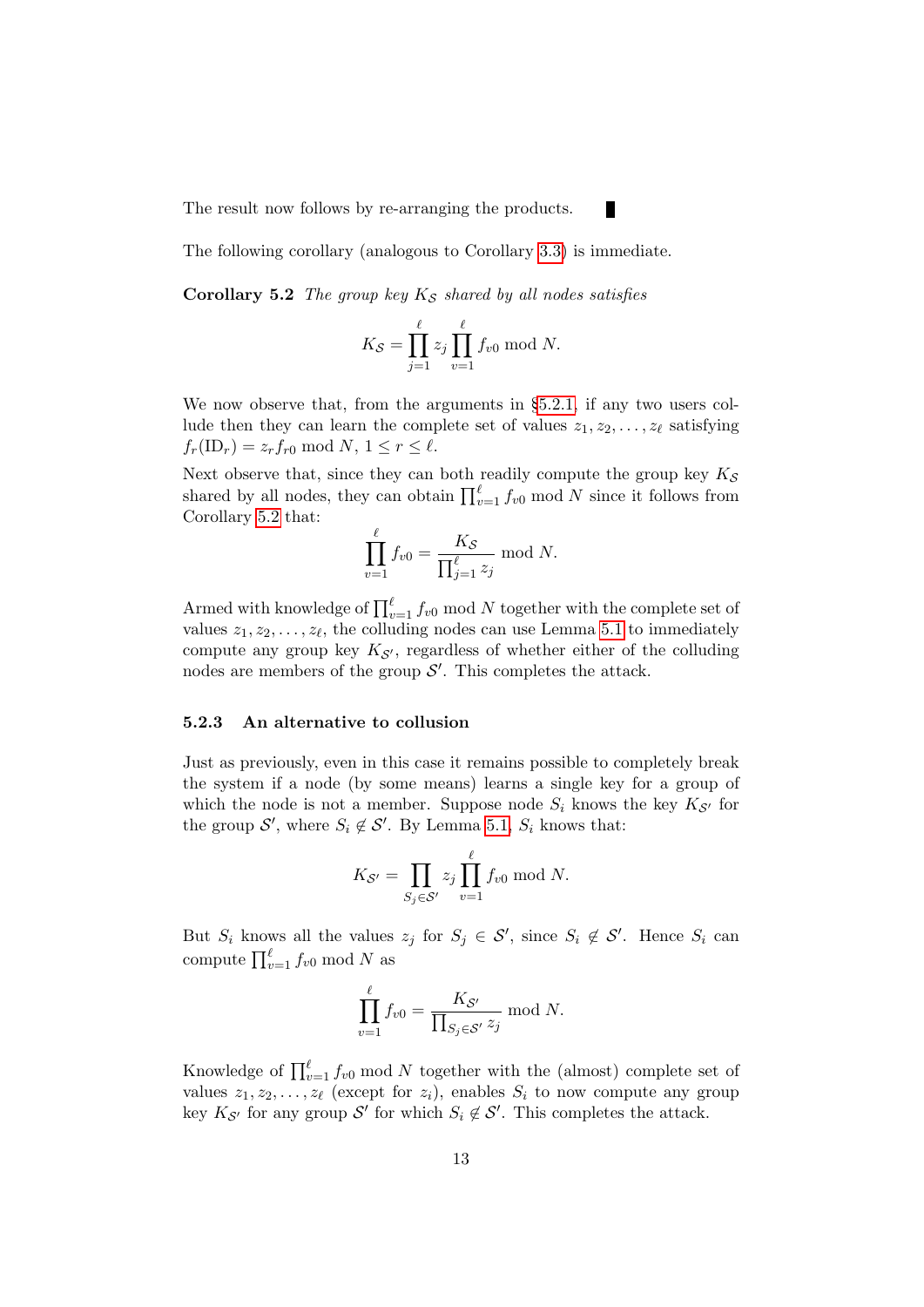#### 5.3 A simplified attack

Using the same notation as before, we now present an even simpler version of the attack approaches described in §[5.2.](#page-10-1) This attack does not seek to recover information about the polynomials in  $F$ , but instead recovers just sufficient information to be able to recover all group keys. We use the notation established in §[5.2.](#page-10-1)

#### 5.3.1 Learning a set of ratios

<span id="page-13-1"></span>We start with another simple observation, analogous to Corollary [3.4.](#page-6-1)

Lemma 5.3 Suppose  $S_i = S - S_i$ . Then

$$
K_{\mathcal{S}}/K_{\mathcal{S}_i} = z_i \bmod N
$$

for every i,  $1 \leq i \leq \ell$ .

Proof By Lemma [5.1,](#page-11-0)

$$
K_{\mathcal{S}_i} = \prod_{\substack{j=1 \ j \neq i}}^{\ell} z_j \prod_{v=1}^{\ell} f_{v0} \bmod N.
$$

Similarly, by Corollary [5.2,](#page-12-0)

$$
K_{\mathcal{S}} = \prod_{j=1}^{\ell} z_j \prod_{v=1}^{\ell} f_{v0} \bmod N.
$$

The result follows immediately.

From Lemma [5.3,](#page-13-1) it follows that  $S_i$  can learn the values of  $z_r$ ,  $1 \le r \le \ell$ , for every  $r \neq i$ .

и

#### 5.3.2 Completing the attack

Armed with the values of  $z_r$ ,  $1 \leq r \leq \ell$ , for every  $r \neq i$ , the attacks described in §[5.2.2](#page-11-1) and §[5.2.3](#page-12-1) now work exactly as previously described.

### <span id="page-13-0"></span>6 Other observations

#### 6.1 But what about the security analyses?

On the face of it, the above analyses are rather surprising in the light of apparently robust claims made in the Harn-Hsu [\[6\]](#page-16-7), Harn-Gong [\[5\]](#page-16-8), and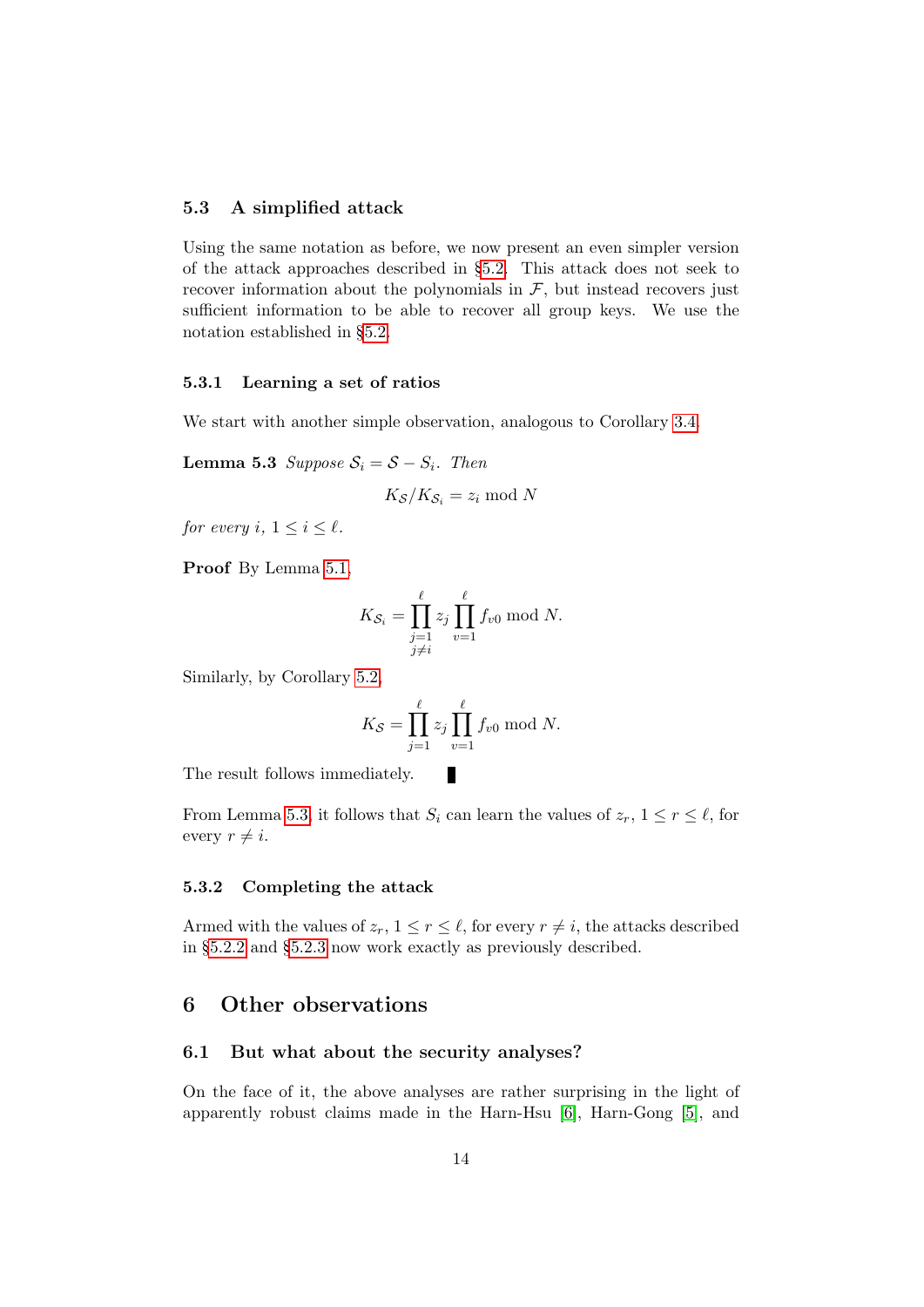Albakri-Harn [\[1\]](#page-15-4) papers. In all three papers there are apparently 'theorems' proving the security of the respective schemes. However, in every case closer examination reveals that the 'proofs' are not in any way rigorous arguments.

For example, Theorem 1 of Albakri and Harn [\[1\]](#page-15-4) states that 'The adversaries cannot obtain any information of secret polynomials selected by KGC'. The 'secret polynomials' referred to here are the polynomials in  $\mathcal{F}$ , and the set of possible adversaries includes parties with knowledge of one or more tokens  $T_i$ . However, we have shown in §[5.2](#page-10-1) that knowledge of a single token is sufficient to learn all but one of the polynomials in  $\mathcal F$  up to a constant term. How can this be, given Theorem 1? Examination of the 'proof' of Theorem 1 reveals that it is by no means a rigorous proof — it is more a series of unsubstantiated claims. For example, the proof starts with the following statement 'Capturing one sensor  $\overline{ }$  It is obvious that by capturing any single sensor  $S_i$ , and obtaining the token  $T_i$ , the adversary cannot recover information of any individual polynomial  $f_i$ , nor the product of all individual polynomials'. That is, the 'proof' of the main claim seems to amount to a statement that it is 'obvious'. Sadly, the claimed result is clearly not as obvious as the authors hoped.

More seriously, this highlights the need for newly proposed cryptographic protocols to be provided with robust and rigorous evidence of their security. Indeed, this has been the state of the art for a couple of decades, as has been very widely discussed — see, for example, Boyd et al. [\[3\]](#page-15-1).

#### 6.2 Three almost identical schemes

Quite apart from the lack of security, it is unfortunate that, given all three papers we considered  $([1, 5, 6])$  $([1, 5, 6])$  $([1, 5, 6])$  $([1, 5, 6])$  $([1, 5, 6])$  share one author, that three such similar schemes have been published separately. Moreover, the authors make no attempt to explain the close relationships between the three schemes.

#### 6.3 An application

To make matters worse, some authors have sought to build broader security schemes on top of one of the schemes considered here. For example, Harn et al. [\[7\]](#page-16-9) describe a secure routing protocol for WSNs, of which the Harn-Hsu scheme [\[6\]](#page-16-7) forms an integral part; indeed, for some reason the authors have chosen to describe the Harn-Hsu scheme again in some detail. This, of course, means that the routing protocol, regardless of its design, is inherently insecure. It would, of course, have been good design practice to describe the routing protocol in terms of a 'black box' technique for key pre-distribution, and then to mention possible candidates for this black box, since there is no inherent reason to couple the two techniques. This would have avoided the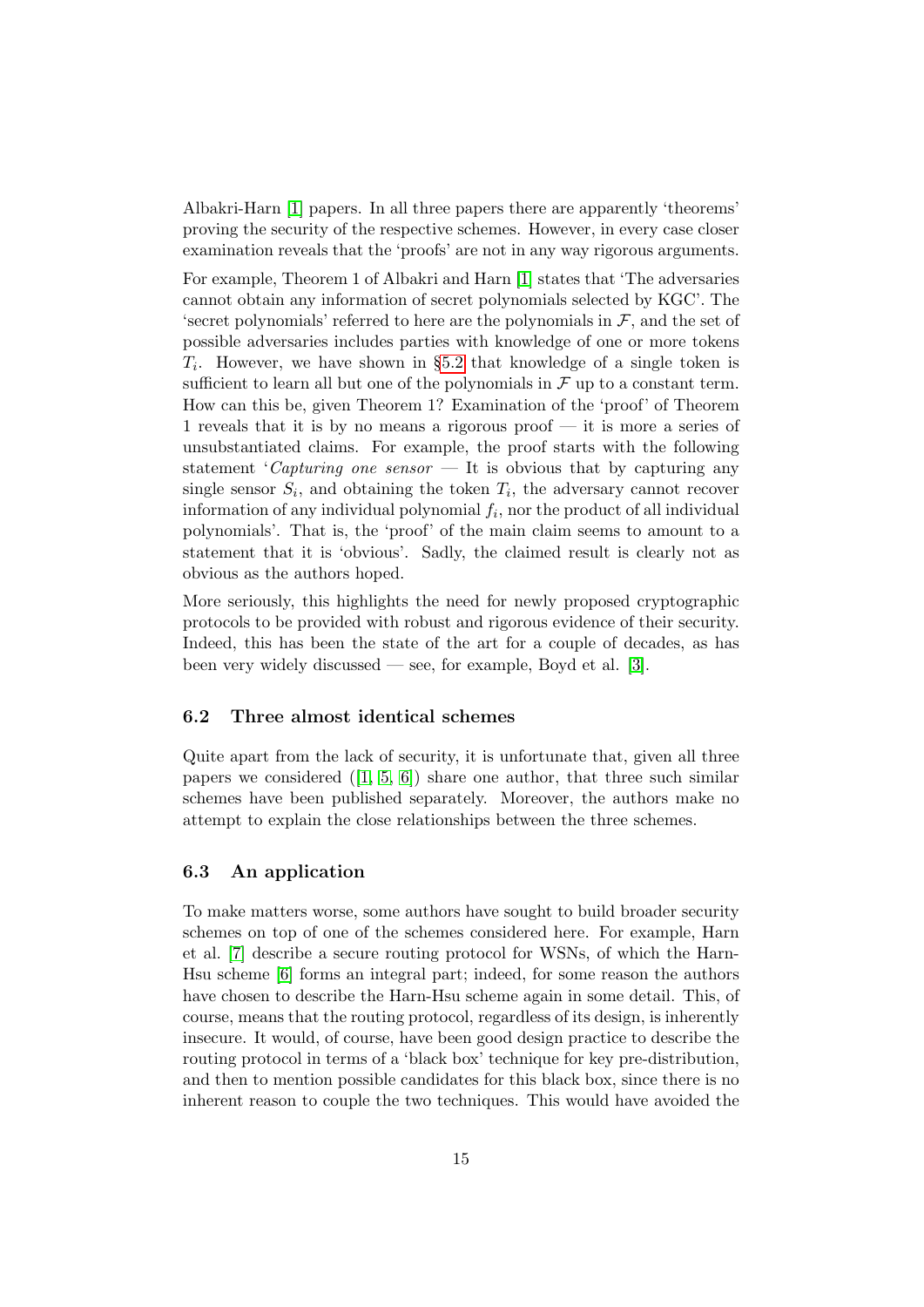main problem.

## <span id="page-15-3"></span>7 Summary and conclusions

As we have demonstrated, the Harn-Hsu, Harn-Gong and Albakri-Harn schemes all possess fundamental flaws (as does the derived Cheng-Hsu-Xia-Harn scheme). Given the nature of these flaws, it is difficult to imagine how the schemes could be rescued. Indeed, there is no reason to believe that a secure scheme can be designed using the underlying approach adopted in all three cases. As observed in §[1,](#page-1-1) many related polynomial-based group key distribution schemes have been shown to be flawed, [\[8,](#page-16-0) [10,](#page-16-1) [11,](#page-16-2) [12,](#page-16-3) [13\]](#page-16-4). Again as observed above, there are many existing schemes which achieve the same objectives in an efficient way and which have rigorous proofs of security see, for example, Boyd et al. [\[3\]](#page-15-1) and Blundo et al. [\[2\]](#page-15-0).

Fundamentally, the fact that the authors have not provided rigorous proofs of security for the various schemes means that attacks such as those described here remain possible. It would have been more prudent to follow established wisdom and only publish a scheme of this type if a rigorous security proof had been established. Similar remarks apply to the all-toooften misconceived attempts to fix broken schemes, unless a proof of security can be devised for a revised scheme. Achieving this seems very unlikely for variants of the schemes we have examined.

# References

- <span id="page-15-4"></span>[1] A. Albakri and L. Harn. Non-interactive group key pre-distribution scheme (GKPS) for end-to-end routing in wireless sensor networks. IEEE Access, 7:31615–31623, 2019.
- <span id="page-15-0"></span>[2] C. Blundo, A. De Santis, A. Herzberg, S. Kutten, U. Vaccaro, and M. Yung. Perfectly secure key distribution for dynamic conferences. Inf. Comput., 146(1):1–23, 1998.
- <span id="page-15-1"></span>[3] C. Boyd, A. Mathuria, and D. Stebila. Protocols for Authentication and Key Establishment. Information Security and Cryptography. Springer, 2nd edition, 2020.
- <span id="page-15-2"></span>[4] Q. Cheng, C. Hsu, Z. Xia, and L. Harn. Fast multivariate-polynomialbased membership authentication and key establishment for secure group communications in WSN. IEEE Access, 8:71833–71839, 2020.